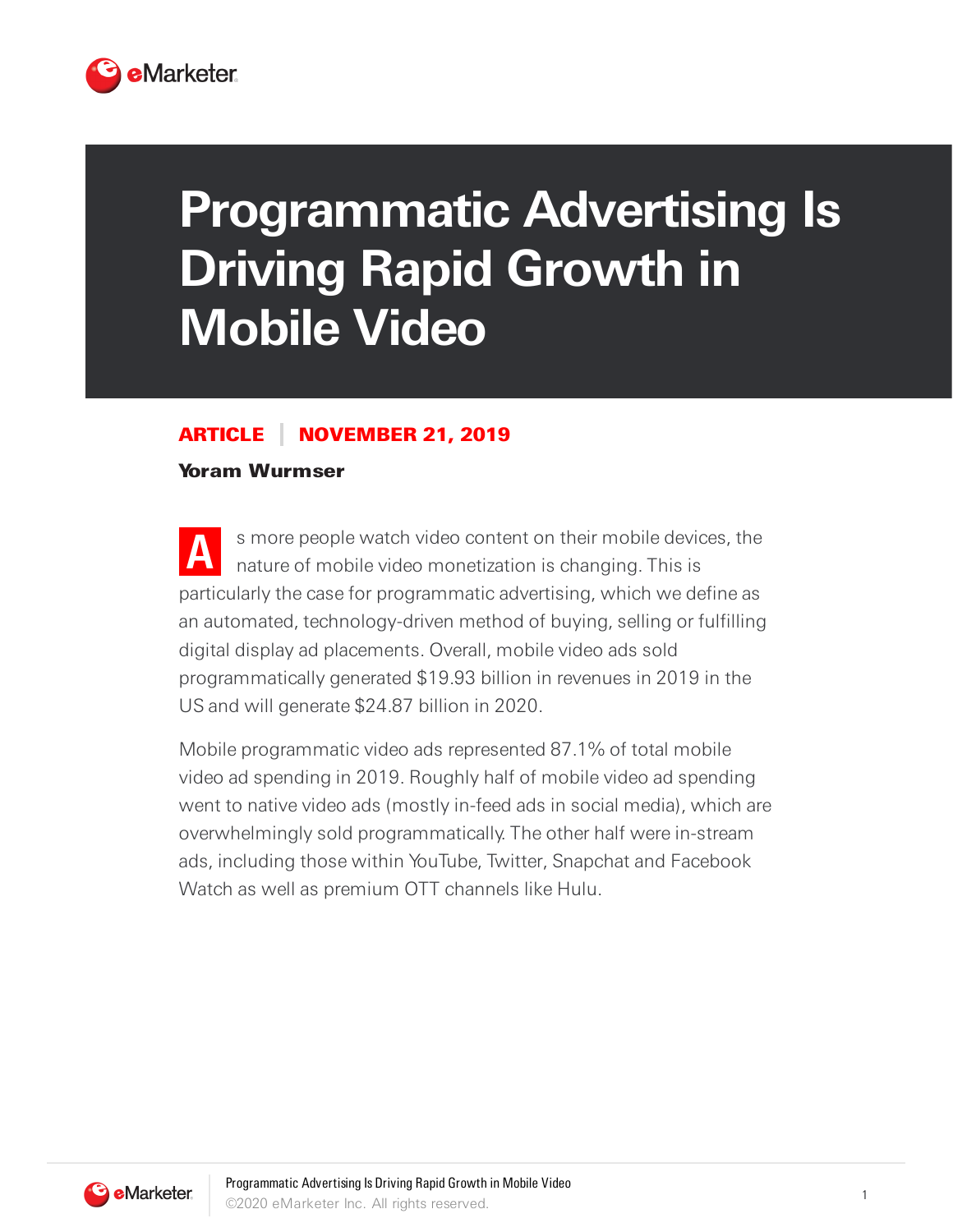## **Mobile Programmatic Video Ad Spending in the US,** 2017-2021

billions, % change and % of total programmatic video ad spending



Premium OTT channels, and even many mobile-first video publishers, have traditionally sold much of their mobile inventory via direct buys. This remains broadly true, but increasingly, those direct sales are using

**3** eMarketer.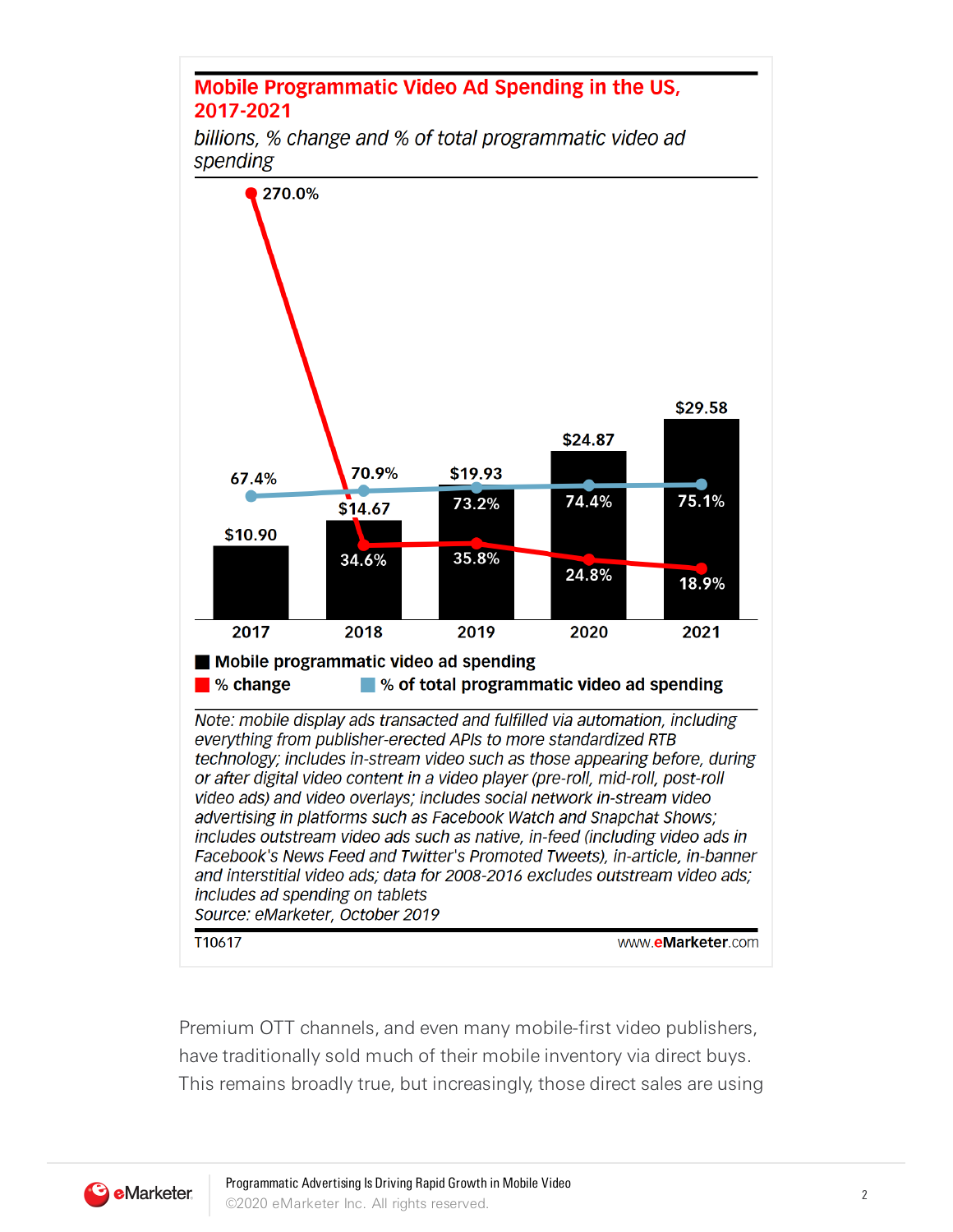programmatic elements. Typically, these deals are programmatic guarantees for inventory on premium OTT services.

"Even if the seller and the buyer know each other, they are using programmatic pipes for executing a transaction and for serving a campaign," said Kevin Schaum, vice president of advanced solutions group at SpotX, an ad-serving and supply-side platform (SSP) for video publishers. "That shift has been one of the main things that we've seen."

With programmatic buying now widespread, ad buyers have more opportunities to place their content by device type. Although a few advertisers create versions of their advertising for different segments of users, for the most part, the targeting is using general data, including metropolitan statistical area.

As competition for advertisers grows fiercer, many of the small to medium-sized publishers have established partnerships that let them sell ads via programmatic direct. They can tout the brand safety advantages of buying through a known publisher but also the scale across sites that advertisers want. Group Nine Media, Insider Inc. and BuzzFeed have formed one such partnership.

"Rather than having our advertisers come to us individually and only buying YouTube or in-feed [ads] on our owned and operated [O&O], we're trying to package that up for them and give them the scale they're looking for," said Ken Blom, senior vice president of strategy and operations at BuzzFeed.

"If you choose to buy all your media programmatically and not talk to publishers, you'll miss out on the fact that we have ad formats that aren't programmatically offered, or there's some audiences that you might be missing if you understood how we're making more affiliate content," he said.